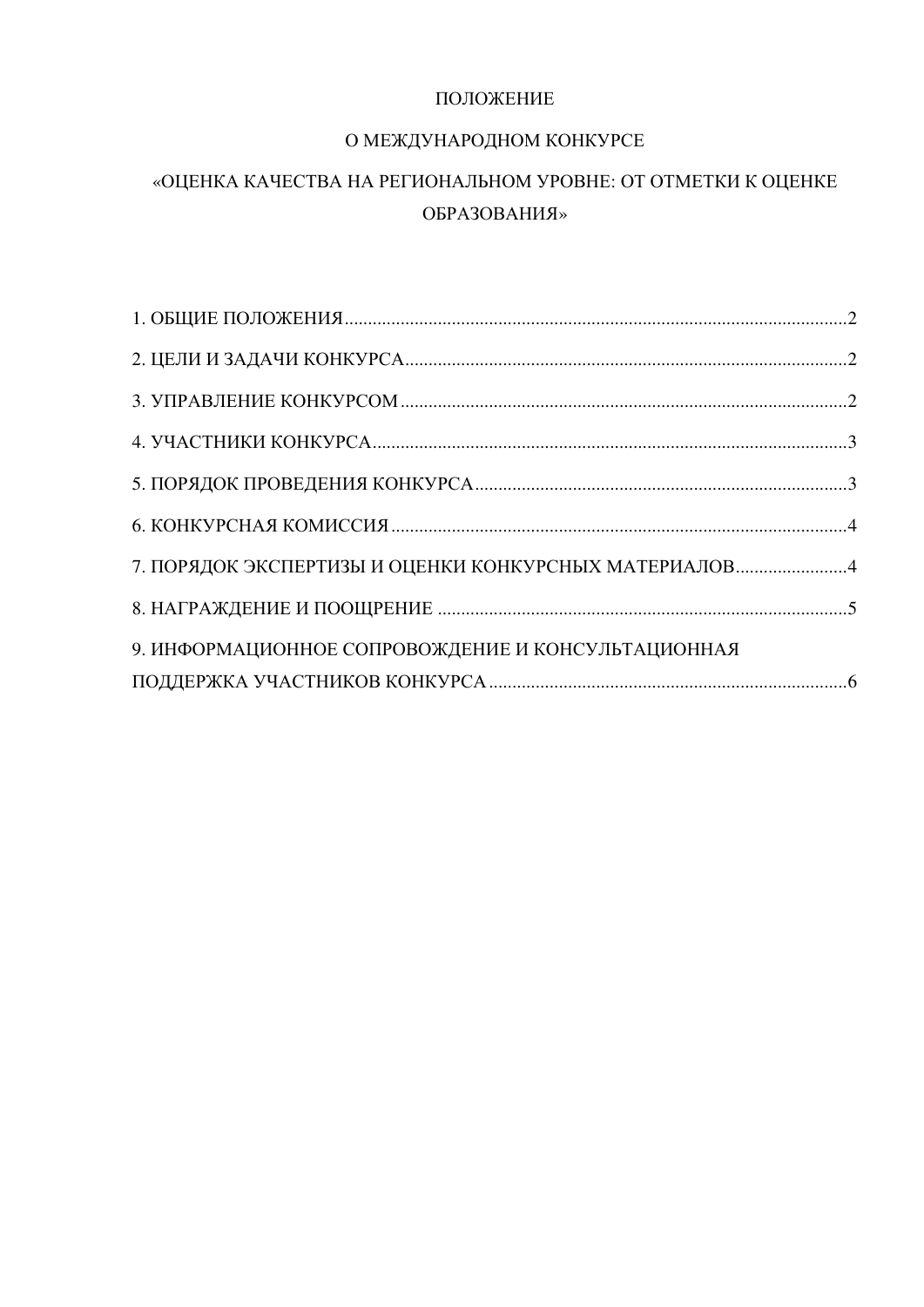#### 1. ОБЩИЕ ПОЛОЖЕНИЯ

Настоящее Положение устанавливает порядок проведения Международного конкурса «Оценка качества на региональном уровне: от отметки к оценке образования» (далее – «Конкурс»), определяет его цели и задачи; условия участия; требования к конкурсным материалам, порядок и критерии их оценки; определение и награждение победителей.

#### <span id="page-1-0"></span>2. ЦЕЛИ И ЗАДАЧИ КОНКУРСА

Конкурс проводится с целью выявления и поддержки лучшего опыта работы государственных и независимых организаций, основной сферой деятельности которых является оценка качества образования по следующим направлениям деятельности:

1) Использование региональных мониторингов: цели, предмет измерения, инструментарий измерения, результаты измерений и их применение.

2) Использование данных национальных и международных измерений.

3) Развитие внутренней системы оценки качества в школах.

Цели и задачи Конкурса:

- Популяризация лучшего опыта оценки качества образования на региональном уровне;
- Поиск и распространение инновационных решений, положительно зарекомендовавших себя на практике;
- Поддержка и интеграция организаций и специалистов, работающих над совершенствованием качества образования.

В результате проведения Конкурса будут:

- выявлены лучшие практики оценки качества образования на региональном уровне;
- оказана информационная, экспертная и финансовая поддержка авторам и коллективам, представившим лучшие работы;
- лучшие работы будут представлены на общественно-профессиональное обсуждение.

#### <span id="page-1-1"></span>3 VIIPAB TEHHE KOHKVPCOM

3.1. Учредителями Конкурса являются Фонд образовательных технологий (Россия), Московская высшая школа социальных и экономических наук (МВШСЭН), Евразийская ассоциация оценки качества образования (ЕАОКО), Научно-методическое учреждение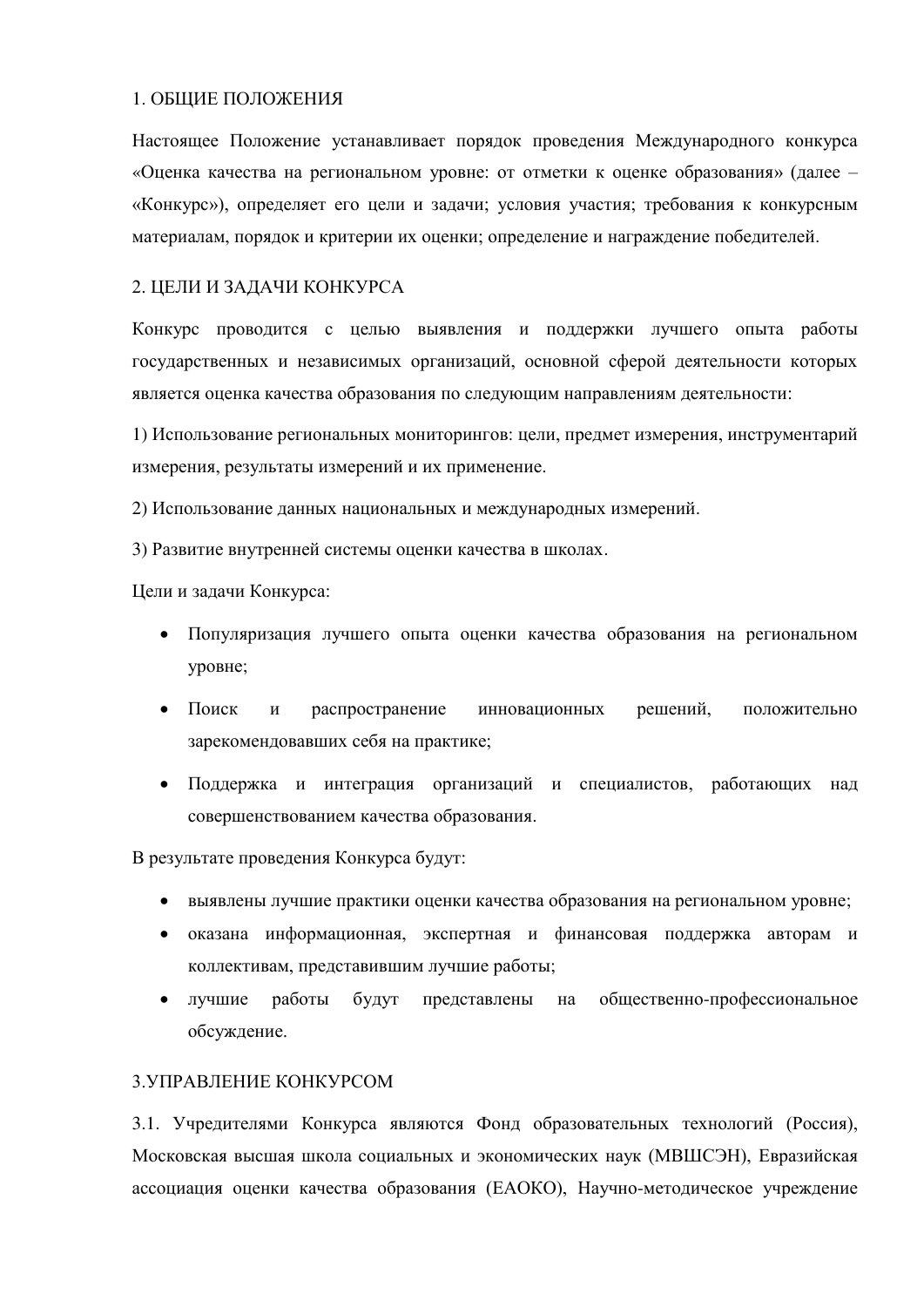«Национальный институт образования» Министерства образования Республики Беларусь, Центр международного сотрудничества по развитию образования СІСЕD (Россия).

3.2. Учредители на условиях консенсуса:

- утверждают Положение о Конкурсе;
- определяют состав Конкурсной комиссии;
- обеспечивают проведение Конкурса в соответствии с утвержденным Положением.

3.3. Конкурсная комиссия осуществляет:

- экспертную оценку заявок;
- определение победителей Конкурса.

В состав Конкурсной комиссии входят эксперты, имеющие большой опыт практической, научно-педагогической и научной работы в системе образования.

3.5. Учредители и Конкурсная комиссия обеспечивают:

- равные условия для всех участников Конкурса:
- объективность оценки конкурсных материалов;
- широкую гласность проведения Конкурса;
- недопущение разглашения сведений о результатах Конкурса ранее даты их официального объявления.

#### <span id="page-2-0"></span>4. УЧАСТНИКИ КОНКУРСА

4.1. В Конкурсе могут принимать участие коллективы или индивидуальные авторы, представляющие описание регионального опыта (проектов, технологий, систем, практик и т.д.) оценки качества образования, который был применён на практике.

4.2 Участники конкурса в обязательном порядке представляют государственную или независимую организацию.

4.3. Участники гарантируют предоставление о себе достоверной информации. В случае выявления несоответствия участники снимаются с Конкурса.

4.4. Участие в Конкурсе подтверждает факт предоставления участниками Конкурса согласия на обработку персональных данных в целях проведения Конкурса.

4.5. При подготовке конкурсных материалов участники обязаны соблюдать общие принципы и международное законодательство об авторском праве, нарушение которого влечёт юридическую ответственность.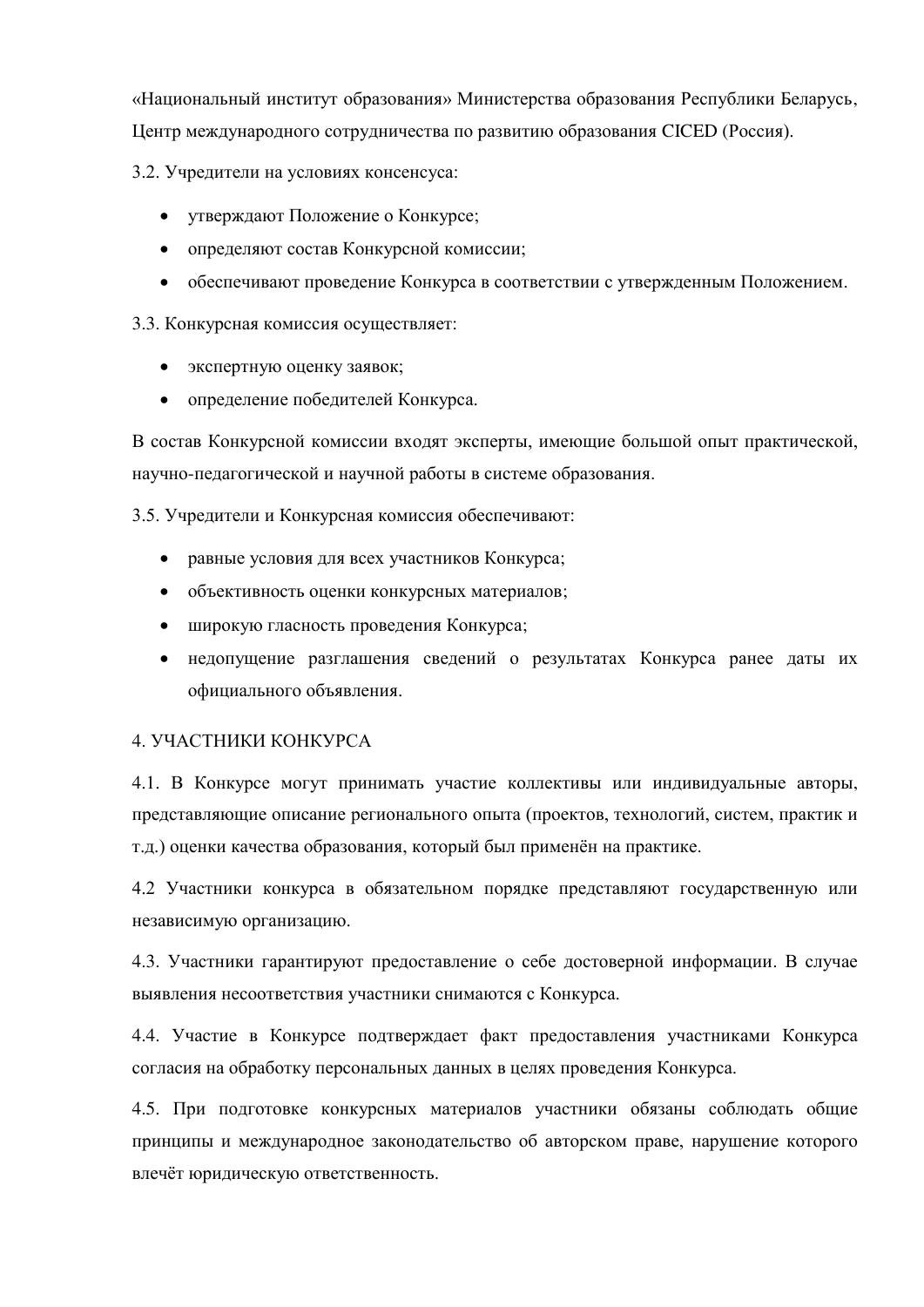4.6. В случае выявления плагиата участники снимаются с Конкурса.

4.7. Участники Конкурса фактом своего участия подтверждают согласие, что предоставленные ими конкурсные материалы могут обрабатываться Учредителями Конкурса и их уполномоченными представителями для достижения целей Конкурса без получения дополнительного согласия и уплаты участникам какого-либо вознаграждения.

#### <span id="page-3-0"></span>5. ПОРЯДОК ПРОВЕЛЕНИЯ КОНКУРСА

5.1. Рабочим языком Конкурса является русский язык. Материалы могут быть поданы также на английском языке.

5.2. Конкурс проводится в один тур, в рамках которого проходит приём Конкурсных заявок и их экспертиза.

Приём Конкурсных заявок проводится путём заполнения участником Формы заявки на странице Конкурса на сайте [www.edutech.fund.](http://www.edutech.fund/) Конкурсная заявка включает описание идеи проекта (технологии, практики, и т.д.) организации в сфере оценки качества образования, новизну, актуальность решаемых с его помощью задач, опыт практического применения, полученные результаты.

Конкурсная заявка не должна превышать объём 10ти страниц шрифтом Times New Roman, размер шрифта 12, с одиночным интервалом и отступом между абзацами 0 пт, не учитывая титульный лист.

После заполнения формы автор заявки получает уведомление о регистрации в качестве участника Конкурса на указанный при регистрации адрес электронной почты.

Начало приема заявок – 19 февраля 2018 года в 12:00 московского времени.

Окончание приёма заявок – 16 апреля 2018 года в 23:59 московского времени.

#### <span id="page-3-1"></span>6. КОНКУРСНАЯ КОМИССИЯ

6.1. С целью проведения профессиональной экспертизы Конкурсных материалов, обеспечения объективности оценки, общественной оценки, определения победителей Конкурса создаётся Конкурсная комиссия.

6.2. В конкурсную комиссию входят эксперты в области оценки качества образования, Конкурсная комиссия является коллегиальным органом, определяющим стратегию и управление Конкурсом.

6.3. Конкурсная комиссия оценивает Конкурсные материалы, поданные на конкурс в COCTABE 3ASBOK.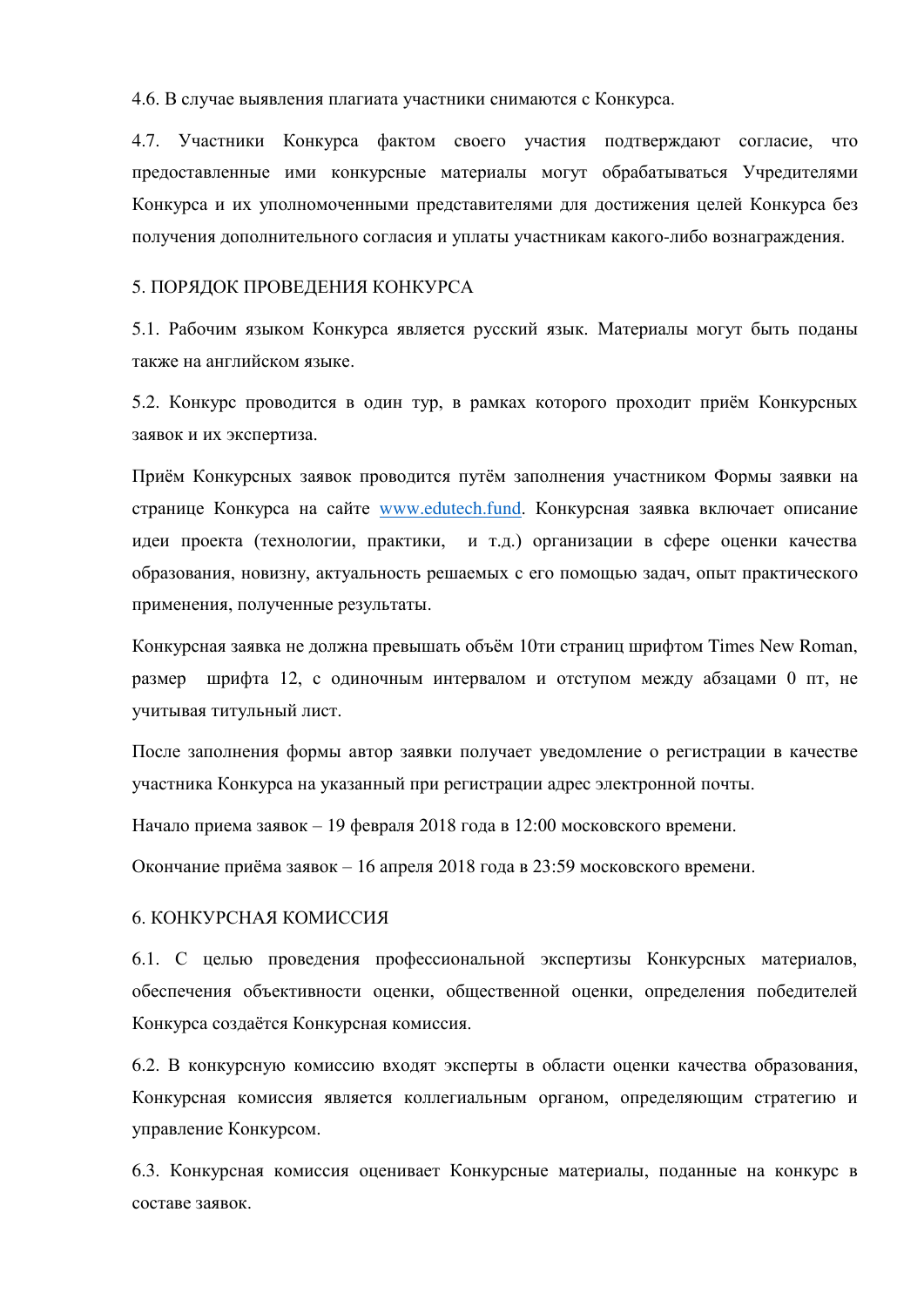#### <span id="page-4-0"></span>7. ПОРЯДОК ЭКСПЕРТИЗЫ И ОЦЕНКИ КОНКУРСНЫХ МАТЕРИАЛОВ

7.1. Конкурсные материалы проходят профессиональную экспертизу и оценку в соответствии с утверждёнными критериями оценки.

7.2. Каждая Заявка оценивается тремя экспертами в соответствии с утвержденными критериями оценки. Баллы, набранные Заявкой, суммируются.

7.3. По результатам оценки поданных заявок формируется рейтинг заявок по сумме набранных баллов.

7.4. Победителем Конкурса объявляется заявка, набравшая максимальное количество баллов по итогам ее оценки тремя экспертами.

7.5. Поданная на Конкурс заявка оценивается по следующим критериями:

| Критерий                                                                 | Баллы      |
|--------------------------------------------------------------------------|------------|
| Подкрепленность заявки теоретической базой                               | от 0 до 5  |
| Надежность (валидность) предлагаемого инструментария или технологии      |            |
| оценивания                                                               | от 0 до 5  |
| (добавочная полезная стоимость<br>Потенциал<br>прикладного применения    |            |
| инноваций, масштабируемость)                                             | от 0 до 5  |
| Наличие публикаций, в том числе тезисов по итогам участия в конференциях | от 0 до 5  |
| ИТОГО                                                                    | от 0 до 20 |

#### <span id="page-4-1"></span>8. НАГРАЖДЕНИЕ И ПООЩРЕНИЕ

8.1. Победитель конкурса – награждается Дипломом победителя конкурса и призами:

А) Грант 70 тысяч рублей

Б) Оплата поездки (проживание, участие и транспортные расходы) на международную конференцию.

В) Последующее экспертное сопровождение публикации статьи в научном журнале по материалам заявки:

- экспертиза и редактура статьи по тематике заявки
- содействие в публикации статьи в русскоязычном журнале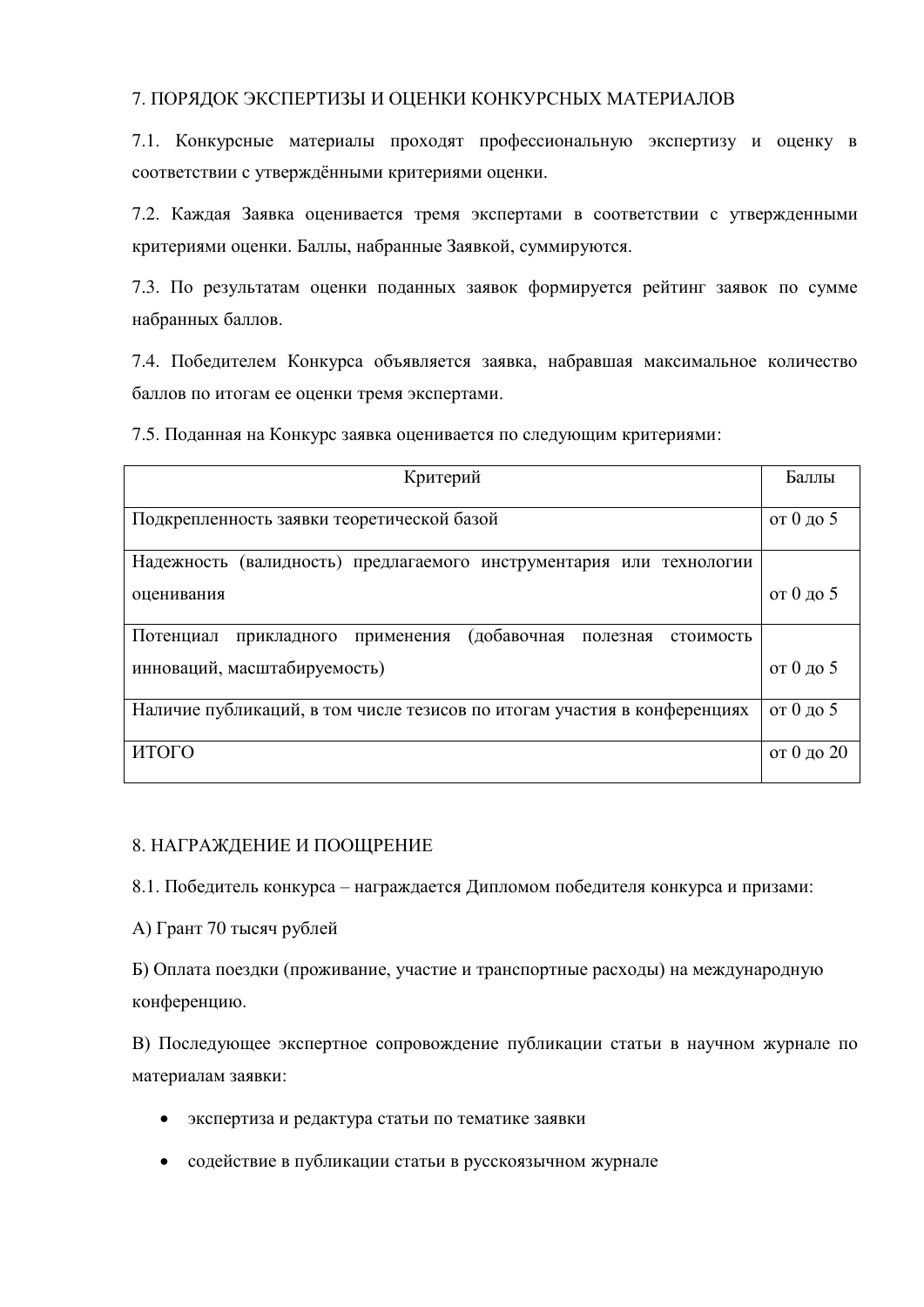8.2. Участник конкурса, занявший второе место, награждается Дипломом призера конкурса и призами:

А) Грант 30 тысяч рублей

Б) Последующее экспертное сопровождение публикации статьи в научном журнале по материалам заявки:

- экспертиза и редактура статьи по тематике заявки
- содействие в публикации статьи в русскоязычном научном журнале

В) Приглашение на выступление с докладом на международной конференции.

8.3. Участник конкурса, занявший третье место, награждается Дипломом призера конкурса и призами:

А) Грант 20 тысяч рублей

Б) Последующее экспертное сопровождение публикации статьи в научном журнале по материалам заявки:

- экспертиза и редактура статьи по тематике заявки
- содействие в публикации статьи в русскоязычном научном журнале

В) Приглашение на выступление с докладом на международной конференции.

8.4. Участники конкурса, занявшие места с 4 по 10, награждаются Дипломами номинантов конкурса и призами:

А) Грант 5 тысяч рублей

Б) Последующее экспертное сопровождение публикации статьи в научном журнале по материалам заявки:

- экспертиза и редактура статьи по тематике заявки
- содействие в публикации статьи в русскоязычном научном журнале

В) Приглашение на выступление с докладом на международной конференции.

8.5 Грантодателем конкурса является Фонд образовательных технологий.

8.5 Грантовое вознаграждение перечисляется на расчетный счет Грантополучателя на основании подписанного сторонами договора о грантовой поддержке при предоставлении грантополучателем копий следующих документов:

Для резидентов РФ: